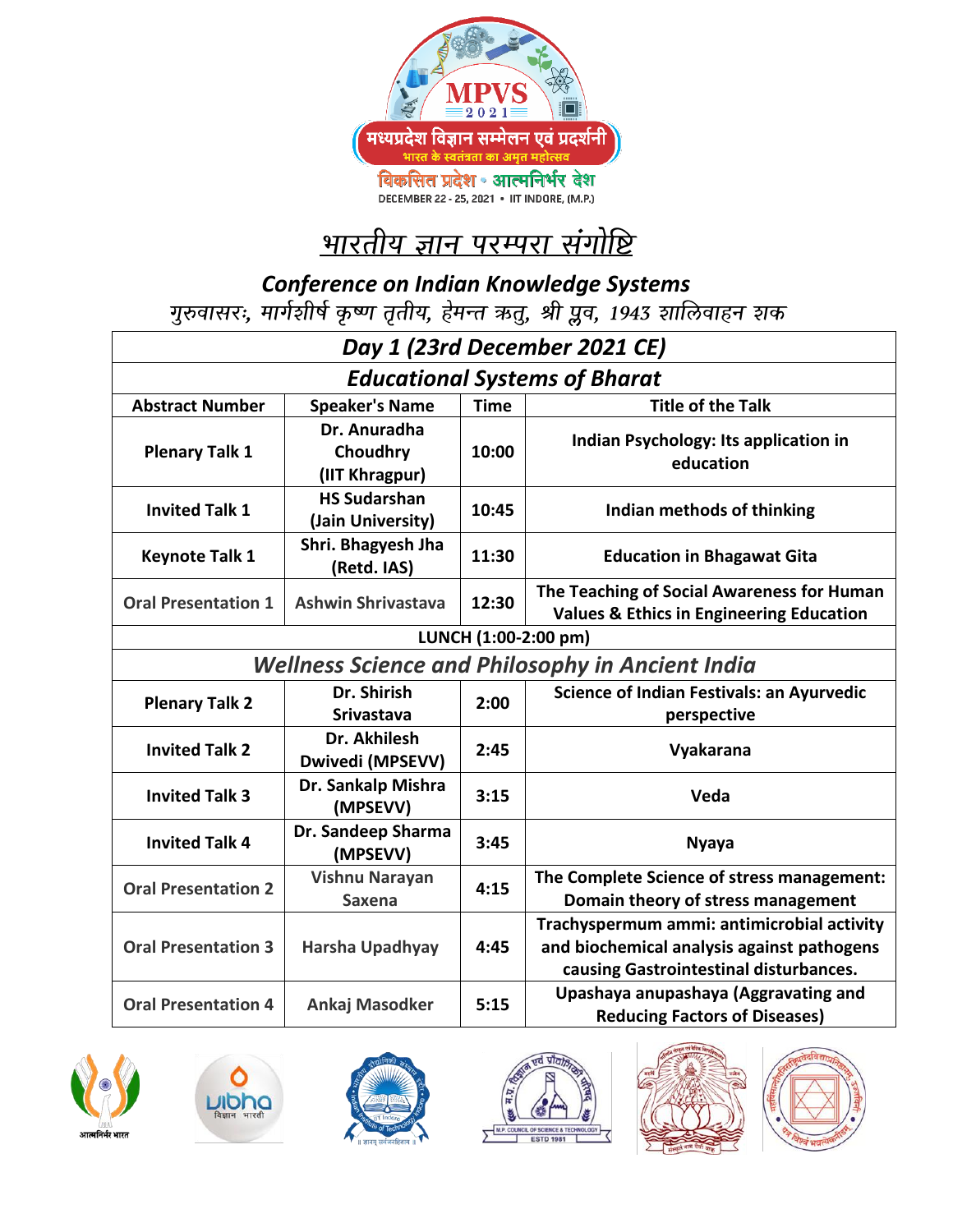

# <u>भारतीय ज्ञान परम्परा संगोष्टि</u>

*Conference on Indian Knowledge Systems*<br>भृगुवासरः, मार्गशीर्ष कृष्ण चतुर्थी, हेमन्त ऋतु, श्री प्लव, 1943 शालिवाहन शक

| Day 2 (24th December 2021 CE)                       |                                                  |             |                                                          |  |  |
|-----------------------------------------------------|--------------------------------------------------|-------------|----------------------------------------------------------|--|--|
| <b>Technologies and Philosophy in Ancient India</b> |                                                  |             |                                                          |  |  |
| <b>Abstract Number</b>                              | <b>Speaker's Name</b>                            | <b>Time</b> | <b>Title of the Talk</b>                                 |  |  |
| <b>Keynote Talk 2</b>                               | Prof. BN Jagtap                                  | 10:00       | Technology, Trade and Commerce in India:                 |  |  |
|                                                     | (IIT Bombay)                                     |             | <b>From Ancient Times to Early 19th Century</b>          |  |  |
| <b>Invited Talk 5</b>                               | Dr. Bhawna Vyas<br>(Triveni Museum)              | 11:00       | Gurukula Parampara                                       |  |  |
| <b>Invited Talk 6</b>                               | Dr. Minakshee<br>(Univ of Allahabad)             | 11:30       | Shankaracharya's digvijaya from a tourism<br>perspective |  |  |
| <b>Invited Talk 7</b>                               | Dr. Bipin Kumar Jha                              |             |                                                          |  |  |
|                                                     | (Haryana Central                                 | 12:00       | Rashtrokarsha nimitt                                     |  |  |
|                                                     | Univ.)                                           |             |                                                          |  |  |
| <b>Oral Presentation 5</b>                          | <b>Ravi Asrani</b>                               | 12:30       | <b>Most Significant contribution of ancient</b>          |  |  |
|                                                     |                                                  |             | <b>Indian Mathematicians to Algebra</b>                  |  |  |
| LUNCH (1:00-2:00 pm)                                |                                                  |             |                                                          |  |  |
| A scientific overview and introduction to Vedas     |                                                  |             |                                                          |  |  |
| <b>Invited Talk 8</b>                               | Dr. Jayprakash<br>Dwivedi (MSRVVP)               | 2:00        | Ashunik drushti se vedo ke vishay par chintan            |  |  |
| <b>Invited Talk 9</b>                               | <b>Pandit Satyam</b><br>Shukla (MSRVVP)          | 2:30        | Rigveda parichaya evam uske vishay                       |  |  |
| <b>Invited Talk 10</b>                              | <b>Pandit Saurav</b><br><b>Nautiyal (MSRVVP)</b> | 3:00        | Samaveda parichaya evam uske vishay                      |  |  |
| <b>Invited Talk 11</b>                              | <b>Pandit</b>                                    |             |                                                          |  |  |
|                                                     | Radheyshyam                                      | 3:30        | Shukla Yajurveda parichaya evam uske vishay              |  |  |
|                                                     | Pathak (MSRVVP)                                  |             |                                                          |  |  |
| <b>Invited Talk 12</b>                              | <b>Pandit Yadavesh</b>                           | 4:00        | Krishna Yajur vedaparichaya evam uske                    |  |  |
|                                                     | Sharma (MSRVVP)                                  |             | vishay                                                   |  |  |
| <b>Invited Talk 13</b>                              | Dr. Mithilesh Kumar<br>Pandey (MSRVVP)           | 4:30        | Atharva Veda parichaya evam uske vishay                  |  |  |